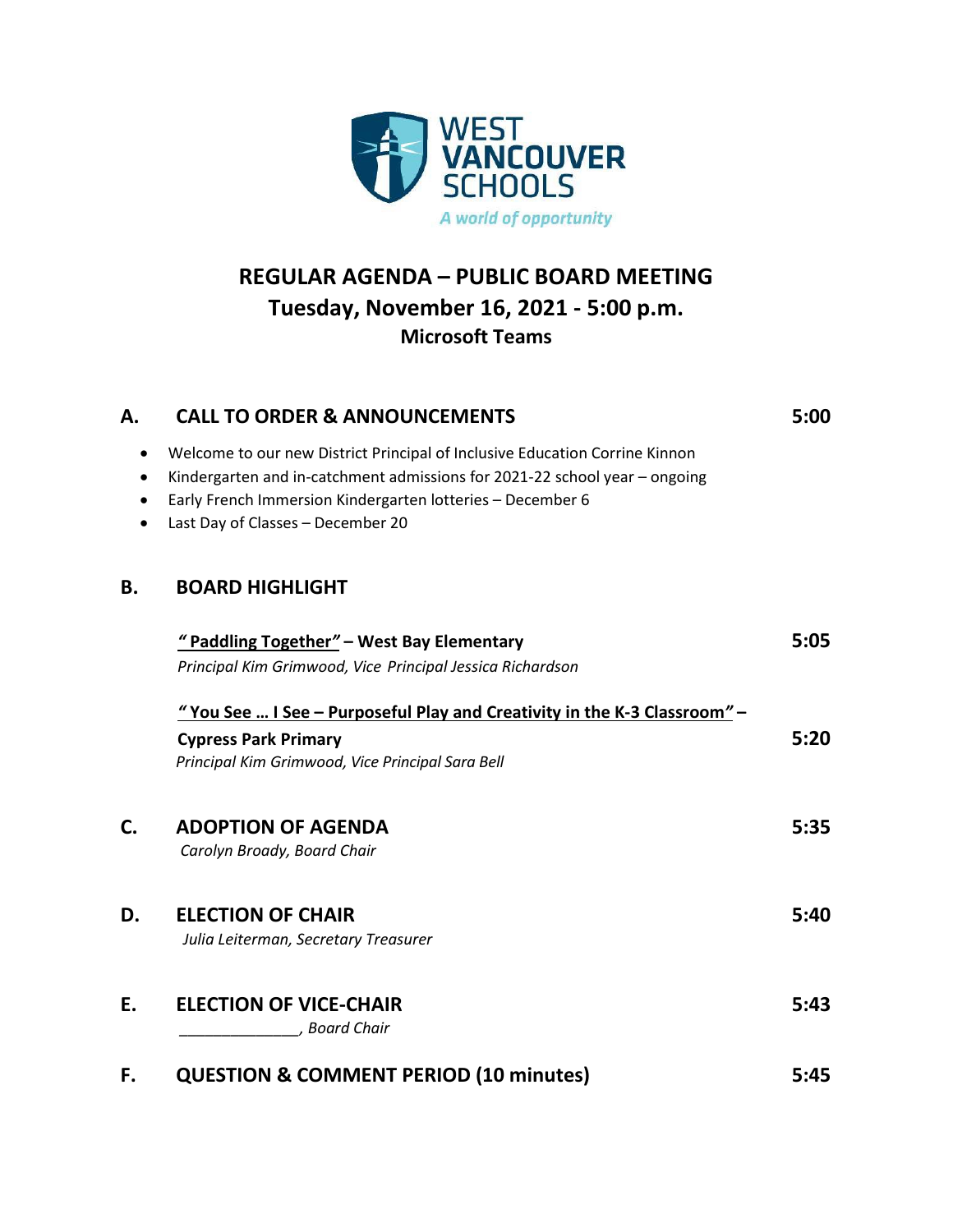| G. | <b>APPROVAL OF MEETINGS</b>                                                       | 5:55 |
|----|-----------------------------------------------------------------------------------|------|
|    | - Regular Meeting October 19, 2021<br>- General Record November 16, 2021          |      |
| Н. | <b>BUSINESS ARISING FROM THE MINUTES</b>                                          | 6:00 |
| I. | <b>BOARD BUSINESS</b>                                                             |      |
|    | 1. English Language Learners Report<br>Maria Yioldassis, District ELL Coordinator | 6:05 |
|    | 2. Surplus Policy<br>Julia Leiterman, Secretary Treasurer                         | 6:25 |
|    | 3. BCSTA Provincial Council<br>Sheelah Donahue, Trustee                           | 6:35 |
| J. | <b>COMMITTEE REPORTS</b>                                                          |      |
|    | 1. HR Committee Meeting - November 2, 2021                                        | 6:45 |
|    | - Excellence through Recruitment                                                  |      |
|    | -Recruitment                                                                      |      |
|    | - Health & Safety<br>-Violence Risk Assessment                                    |      |
|    | - Demographic Diversity Survey                                                    |      |
|    |                                                                                   |      |
|    | 2. Finance + Facilities Committee Meeting - November 9, 2021                      | 6:50 |
|    | -November 9 meeting cancelled                                                     |      |
| К. | <b>CORRESPONDENCE</b>                                                             |      |
|    | A list of board correspondence is posted online.                                  |      |
| L. | <b>TRUSTEE MEETINGS &amp; EVENTS</b>                                              | 6:55 |